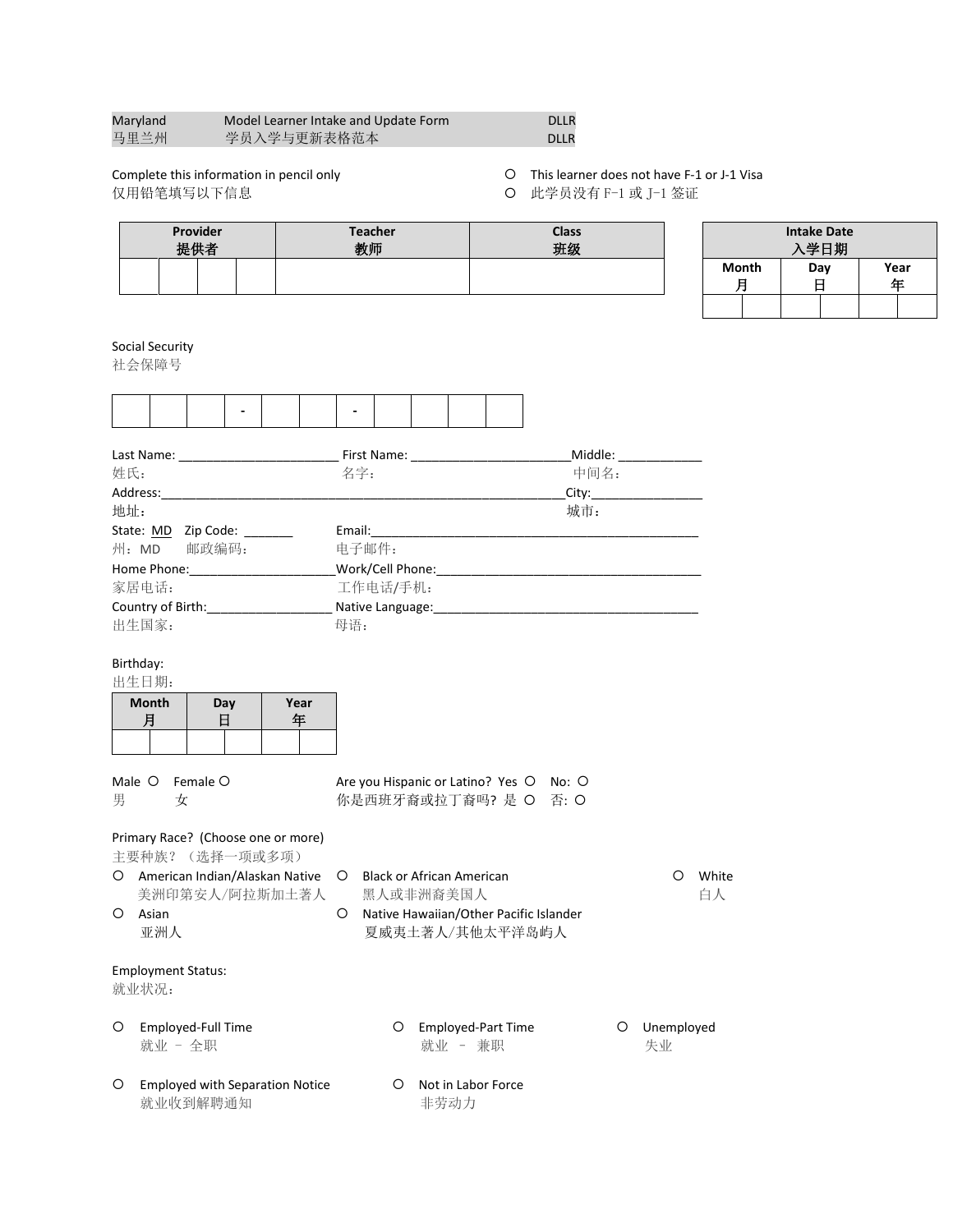|         | Primary Program: (choose only one)                                      |         |                               |   |           |               |                                   |         |                                                          |
|---------|-------------------------------------------------------------------------|---------|-------------------------------|---|-----------|---------------|-----------------------------------|---------|----------------------------------------------------------|
|         | 主要课程:(仅选一项)                                                             |         |                               |   |           |               |                                   |         |                                                          |
| O       | <b>Adult Basic Education</b><br>成人基础教育                                  | O       | Corrections<br>惩教             | O |           |               | Maryland i-Pathways<br>马里兰州网络远程教育 |         |                                                          |
| O       | <b>Adult Secondary Education</b><br>成人中等教育                              |         | O Family Literacy<br>家庭扫盲     | O |           | <b>MIBEST</b> | 基础教育和技能培训                         |         |                                                          |
| O       | English as a Second Language                                            | $\circ$ | Transition                    | O |           | Workplace     |                                   |         |                                                          |
|         | 英语作为第二语言                                                                |         | 过渡                            |   |           | 职场            |                                   |         |                                                          |
| $\circ$ | EL/Civics                                                               | $\circ$ | <b>NEDP</b>                   | O |           | Other:        |                                   |         |                                                          |
|         | 英语扫盲/公民社会学                                                              |         | 国家外部文凭课程                      |   |           | 其他            |                                   |         |                                                          |
|         | Secondary Program: (choose only one if applicable)<br>次要课程: (如适用, 仅选一项) |         |                               |   |           |               |                                   |         |                                                          |
| O       | <b>Distance Learning</b><br>远程教育                                        |         | O Homeless Literacy<br>无家可归扫盲 |   |           | 综合英语扫盲与公民教育   |                                   |         | O IELCE (Integrated English Literacy & Civics Education) |
|         | Education:                                                              |         |                               |   |           |               |                                   |         |                                                          |
| 教育:     |                                                                         |         |                               |   |           |               |                                   |         |                                                          |
|         | What is the highest grade you completed?                                |         |                               |   |           |               |                                   |         |                                                          |
|         | 你读完最高年级是什么?                                                             |         |                               |   |           |               |                                   |         |                                                          |
|         | Were you in special education?                                          |         |                               |   | Yes:      | $\circ$       | No:                               | $\circ$ |                                                          |
|         | 你接受过特殊教育吗?                                                              |         |                               |   | 是         |               | 否                                 |         |                                                          |
|         | Did you go to school in the USA?<br>你是在美国上学吗?                           |         |                               |   | Yes:<br>是 | $\bigcirc$    | No:<br>否                          | $\circ$ |                                                          |
|         | Did you receive a HS diploma or alternate credential?                   |         |                               |   | Yes:      | O             | No:                               | $\circ$ |                                                          |
|         | 你是否获得了高中文凭或替代证书?                                                        |         |                               |   | 是         |               | 否                                 |         |                                                          |
|         | Did you receive a GED®?                                                 |         |                               |   | Yes:      | O             | No:                               | O       |                                                          |
|         | 你是否获得通识教育文凭(GED®)?                                                      |         |                               |   | 是         |               | 否                                 |         |                                                          |
|         | Did you attend college, but not receive a degree?                       |         |                               |   | Yes:      | O             | No:                               | $\circ$ |                                                          |
|         | 你上过大学但没有获得学位吗?                                                          |         |                               |   | 是         |               | 否                                 |         |                                                          |
|         | Did you complete college or a professional degree?<br>你是否完成大学学业或专业学位?   |         |                               |   | Yes:<br>是 | $\circ$       | No:<br>否                          | $\circ$ |                                                          |
|         |                                                                         |         |                               |   |           |               |                                   |         |                                                          |
|         | Are you in the Corrections System?                                      |         |                               |   |           |               |                                   |         |                                                          |
|         | 你现在惩教系统吗?                                                               |         |                               |   |           |               |                                   |         |                                                          |
| O       | O<br>No                                                                 |         | Yes-Community                 | O |           | Yes-County    |                                   |         |                                                          |
|         | 否                                                                       |         | 是 - 社区                        |   |           | - 县级<br>是     |                                   |         |                                                          |
| O       | O<br>Yes-Federal                                                        |         | Yes-State DOC #:              |   |           |               |                                   |         |                                                          |

|         | Barriers to employment?<br>就业障碍? | Yes: $\bigcirc$<br>有 | (choose one or more if "yes")<br>No: O<br>(如"有"选一项或多项)<br>无 |   |                                     |
|---------|----------------------------------|----------------------|-------------------------------------------------------------|---|-------------------------------------|
| ∩       | <b>Cultural Barriers</b><br>文化障碍 | Ω                    | Fx-Offender<br>前犯罪分子                                        | O | Low Literacy Levels<br>文化水平低        |
| O       | Disabled<br>残疾                   | О                    | Exhausting TANF within 2 yrs.<br>贫困家庭临时救助将2年内到期             | O | Migrant Farmworker<br>外来农工          |
| $\circ$ | Displaced Homemaker<br>无业家庭主妇    | О                    | <b>Foster Care Youth</b><br>寄养青年                            | О | Seasonal Farmworker<br>季节农工         |
| O       | Economic Disadvantage<br>经济困难    | О                    | <b>Homeless</b><br>无家可归                                     | O | Single Parent or Guardian<br>单亲或监护人 |

是 – 联邦 インスクリット 是 – 州狱政局编号#